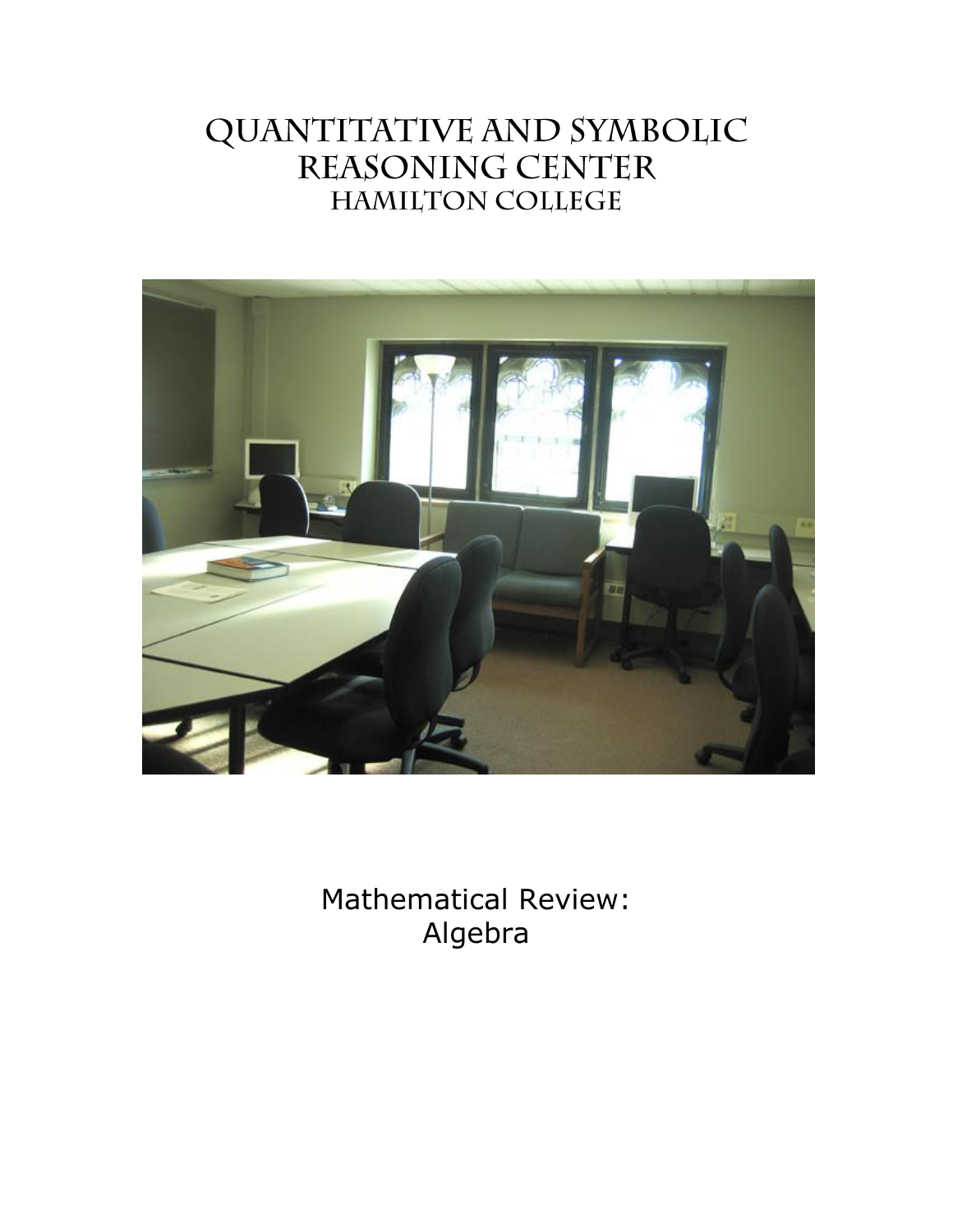# Sets of Numbers

- 1. **Natural** numbers: Frequently called "counting numbers," they are also known as positive integers.  $(1, 2, 3, 4, ...)$ 
	- **Whole** numbers: Comprise natural numbers and zero.  $(0, 1, 2, 3, 4, ...)$
- 2. **Integers**: Consists of positive whole numbers (0, 1, 2, 3, …) and negative whole numbers (-1, -2, -3, ...).
- 3. **Rational** numbers: Consists of all numbers that can be written as the ratio of two integers (with a non-zero denominator) (1/4, -1/17, 11/3, 2/1), and whose decimal expansion is either terminating or repeating (2.0, 9.2300, 56.457457). All integers are rational numbers since they can be written as a ratio with a denominator of 1.
- 4. **Real** numbers: Comprises all numbers that can be written on a number line. All rational numbers are real numbers. However, not all real numbers are rational; some numbers are *irrational*. Irrational numbers are numbers that cannot be expressed as the ratio of two integers  $(\pi, \sqrt{2}, \sqrt{3})$ .

The Numerical Relationships:

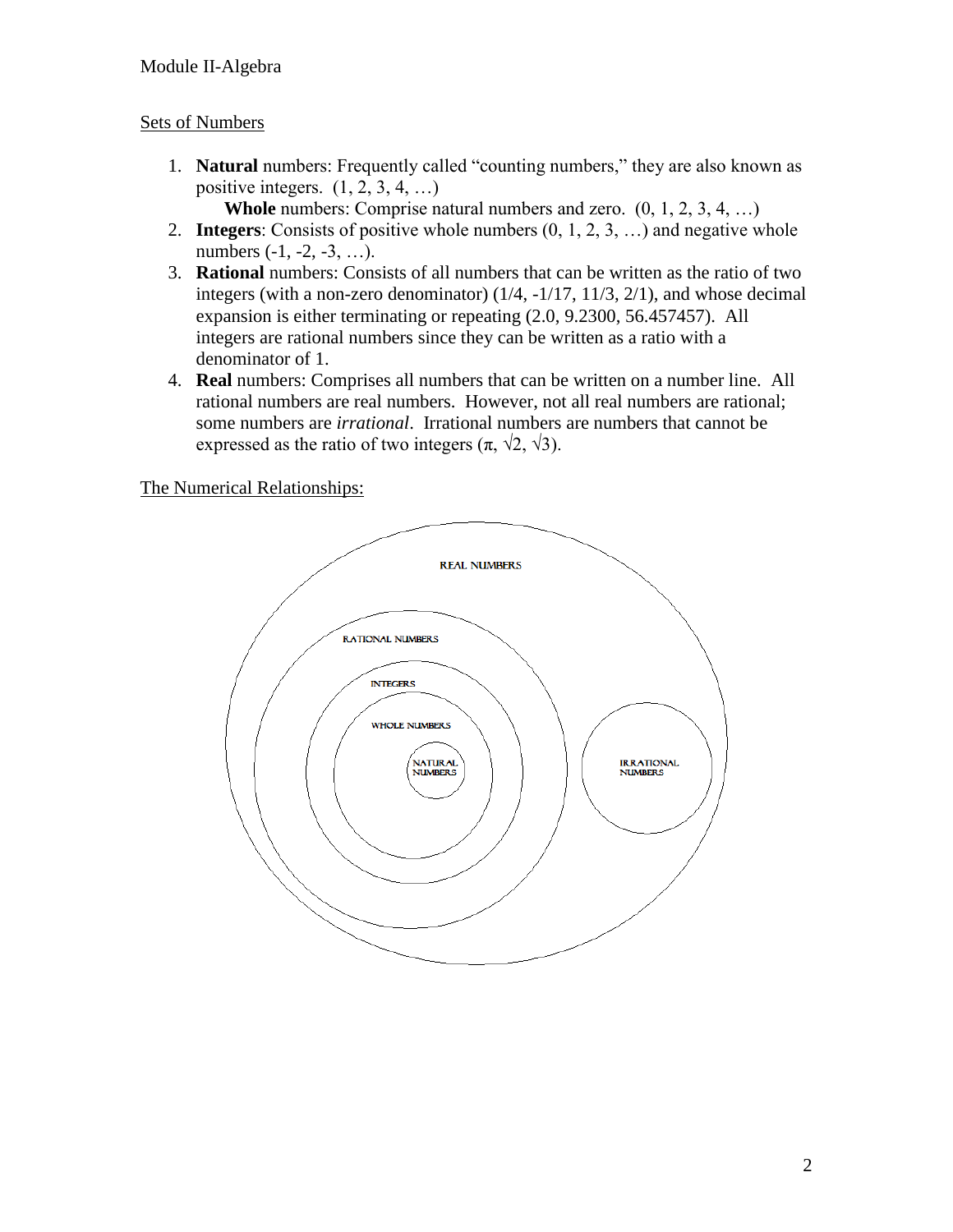It is often clear by inspection that a decimal representation of a number either terminates (ends in a string of zeros) or settles into a discernible pattern of repetition. It is less clear how to determine if a decimal representation *does not* have this behavior. Repetition may not occur until a place in the decimal representation far beyond that which is shown in writing. Thus, while the decimal representation of the number  $\pi$ , for example, is known to thousands of places, no regular pattern ever emerges!

Representing a terminating or repeating decimal number as a quotient of integers:

| Ex. 1. | $0.235$ becomes 235<br>1000                                                                    |                                                 |
|--------|------------------------------------------------------------------------------------------------|-------------------------------------------------|
| Ex. 2. | $N = 0.23 = 0.23232323232323$<br>$100N = 23.23 = 23.23232323$<br>$99 N = 23$<br>$N = 23$<br>99 | Multiply N by 100<br>Subtract the two equations |

## **Practice:**

I. Classify the numbers below with as many of these names as you can:

"natural number," "whole number," "integer," "rational number," "irrational number," and "real number."

| a. 12   | c. $6/2$       | e. $\sqrt{4}$ | g. 8.14  |            |
|---------|----------------|---------------|----------|------------|
| $b. -7$ | d. $\sqrt{10}$ | f. $\pi$      | h. 0.333 | $i. -11/9$ |

II. Write the appropriate symbol ( = or  $\sim$  ) between each pair of numbers.

| a. $1/2$ | 12/24           | d.3/4         | 0.75   |
|----------|-----------------|---------------|--------|
| b.6/7    | 0.8571428571426 | e. 18         | 36/2   |
| $c. \pi$ | 3 14            | f $\sqrt{11}$ | 3.3166 |

III. Tony claims that  $\pi$  is equal to 22/7. He argues that since  $\pi$  is an irrational number, and irrational numbers cannot be expressed as repeating decimals, that 22/7 cannot be expressed as a repeating decimal.

Do you agree with Tony? Justify your reasoning.

|        |        | IV. Express the following decimals as a quotient of integers. | <b>Contract Contract Contract Contract</b> |
|--------|--------|---------------------------------------------------------------|--------------------------------------------|
| a. 0.1 | b. 0.2 | c. $0.01$                                                     | d. $0.1547$                                |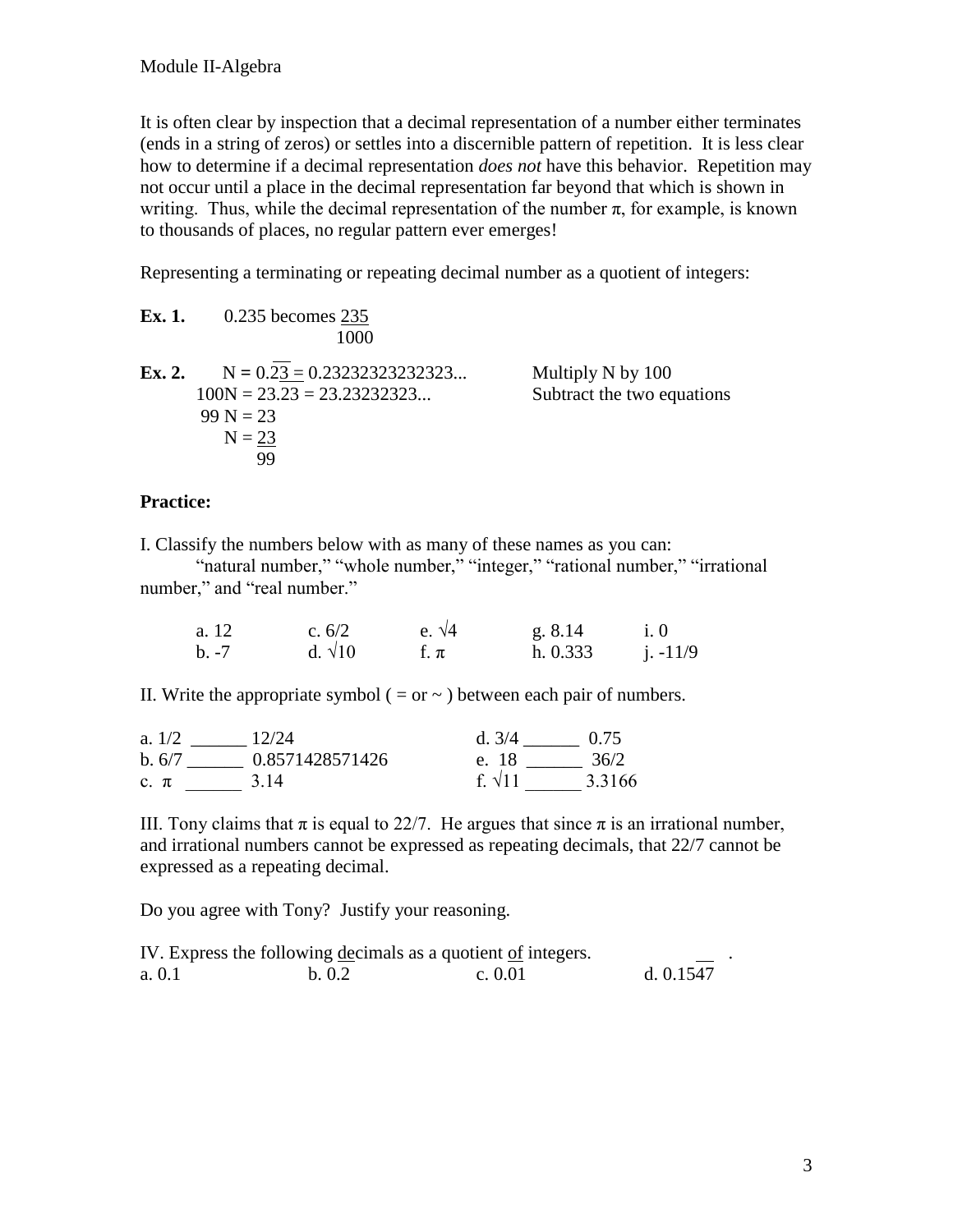#### Ratios and Proportions

A **ratio** is a fractional representation of two measured quantities. (Hence the term RATIOnal number!)

Ex. The ratio of 200 minutes to two hours is:  $200/(2.60) = 5/3$ A **proportion** is a statement that equates two ratios.

Ex. Sarah is driving home for spring break. In her Saturn Ion she can travel 400 miles on 20 gallons of gas. At this rate, how many more gallons will she need for a 900 mile trip?

Let G represent the number of gallons used. The proportion would look like:

 $20$  gallons =  $400$  miles G gallons 900 miles  $G = (20g.900mi) = (Gg.400mi) \rightarrow G = 45$  gallons

#### **Part-whole Percentage Problems**

The basic equation for determining a percentage or part is:

| Part  | Percentage |
|-------|------------|
| Whole | 100        |

**Ex. 1** Daniel purchases a Hamilton sweatshirt from the bookstore. The sweatshirt is regularly \$50, but is on sale for 40% off the regular price. How much does Daniel pay?

$$
\frac{x \text{ (unknown part)}}{50 \text{ (whole)}} = \frac{40 \text{ (percentage)}}{100}
$$
\n
$$
100x = 2000
$$
\n
$$
x = 20 \text{ dollars}
$$

Thus, 40% of 50 is 20. To determine how much Daniel pays for the sweatshirt, we need to subtract the 40% off (20 dollars) from the regular price. So, Daniel pays 30 dollars.

**Ex. 2** Commons orders an extra box of oranges by mistake. By the end of the week there are 70 oranges remaining and 21 of them are rotten. What percentage of the oranges is rotten?

> $21$  (part)  $=$  p (percentage) 70 (whole) 100  $2100 = 70p$  $p = 30$

**Ex. 3** Professor Davenport earns a salary of \$60,000. Last year she received a 25% raise. This year, however, she took a 25% cut. What was her salary last year? This year?

a. 
$$
\frac{x}{60,000} = \frac{25}{100} \rightarrow 100x = 1,500,000 \rightarrow 15,000 \rightarrow 60,000 + 15,000 = 75,000
$$
  
b.  $\frac{x}{75,000} = \frac{-25}{100} \rightarrow 100x = -1,875,000 \rightarrow -18,750 \rightarrow 75,000 + (-18,750) = 56,250$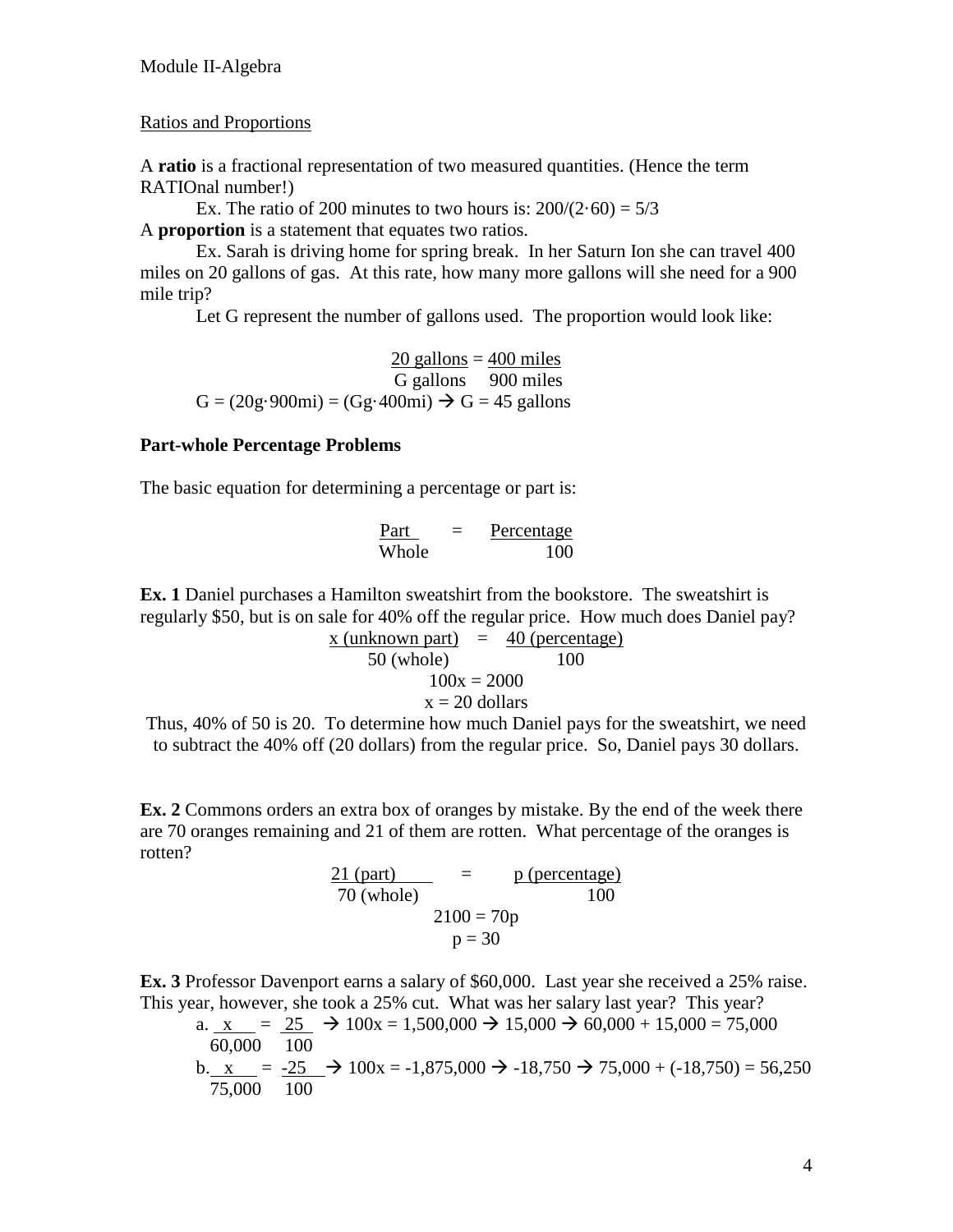# **Practice:**

I. The Red Sox played against the Yankees in eighteen different matches before the finals. If the Red Sox won twelve of those matches,

a. What is the ratio of the number of games won by the Red Sox to the number of games played?

b. What is the ratio of the number of games lost by the Sox to the number of games played?

c. What is the ratio of the number of games won by the Sox to the number of games lost?

II. In one section of Stats, the ratio of males to females is three to two.

- a. What is the ratio of females to males?
- b. If there are 20 students in the class, how many are female?
- c. If there are 24 females, how many students are there?
- d. Explain why there cannot be 16 students in the class.

III. If a 6 foot tall man casts a 10 foot shadow, and the tree he is standing next to casts a 24 foot shadow, how tall is the tree? (Hint: draw a picture. Recall similar triangles from geometry? This problem can be solved both algebraically and geometrically.)

IV. The co-op has recently expanded their 1812 garden by taking over the soccer and football fields. If they decide to plant 2 acres of carrots, and they can plant 1/5 of an acre a day, after three days what is the percentage of acres planted?

V. The latest 32 GB iPhone is on sale for \$90. If the salesman says this price is only 30% of the original price, what was the original price of the phone?

VI. The Kirkland Art Center had its annual art sale and made a profit of \$7,000. If the center made 12% more last year, how much did they make?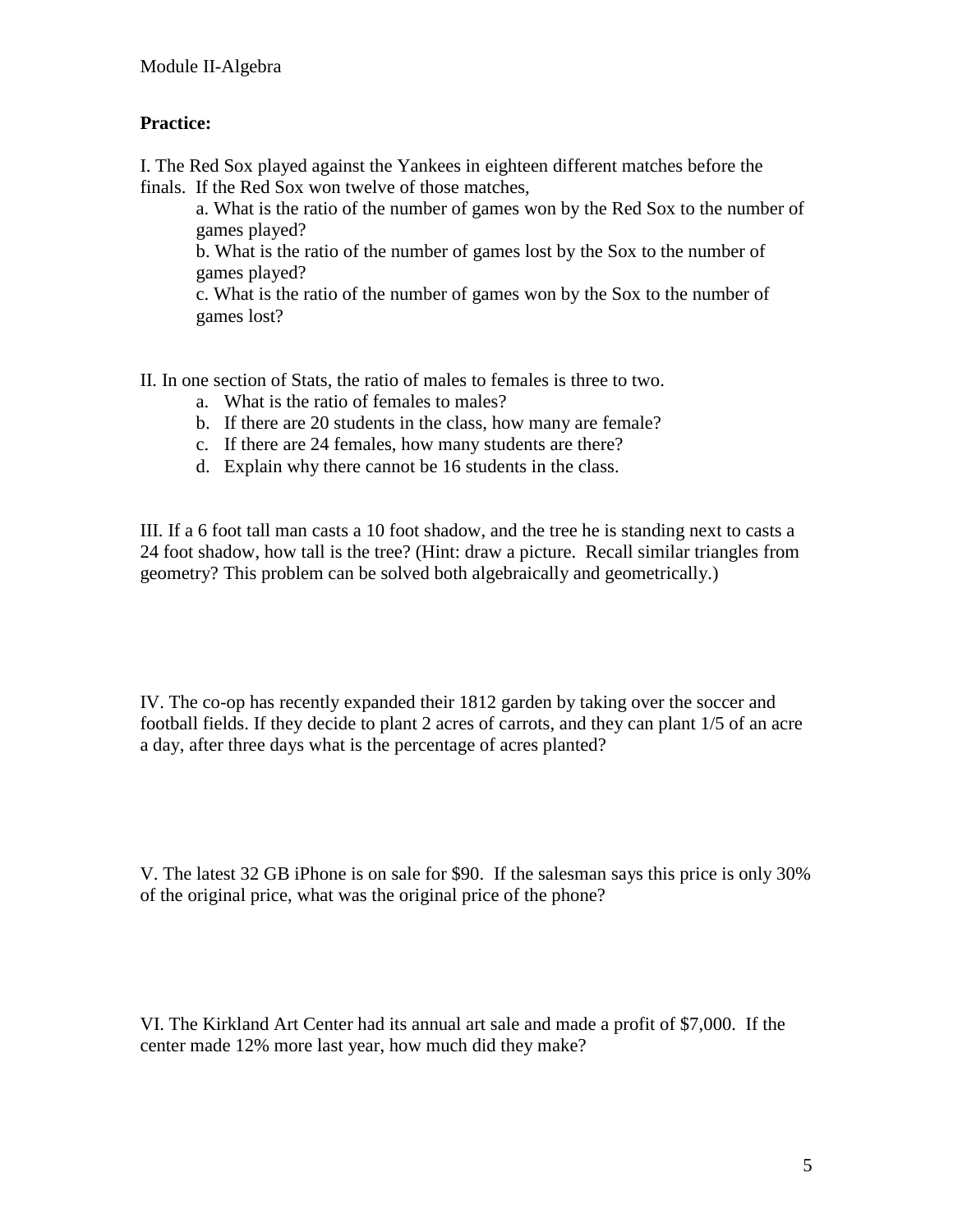#### Solving Algebraic Expressions:

When **solving an equation for a variable**, we are trying to find the value of the variable. Sometimes we can get an exact numerical value for the variable, and sometimes we can just get the value of the variable as an **algebraic expression** of the other variables in the equation. Generally, this variable is x, and we create a sequence of simpler equivalent equations<sup>\*</sup> until only the variable x is on one side of the equation.

\*Two equations are **equivalent** if one equation is obtained from the other by:

- a. *Adding* the same number to each side
- b. *Subtracting* the same number from each side
- c. *Multiplying* both sides by the same non-zero number
- d. *Dividing* each side by the same non-zero number

#### **Ex. 1.** Solve  $5x = 45$ .

*Solution*

| Step 1: $5x = 45$ | (divide each side by 5)                                   |
|-------------------|-----------------------------------------------------------|
| Step 2: $x = 9$   | (cancel out superfluous numbers and rewrite the equation) |
|                   |                                                           |

| <b>Ex. 2.</b> Solve $x + 8 = 23$ . |                             |
|------------------------------------|-----------------------------|
| Solution                           |                             |
| Step 1: $x + 8 - 8 = 23 - 8$       | (subtract 8 from each side) |
| Step 2: $\underline{x} *4 = 15 *4$ | (multiply each side by 4)   |
| Step 3: $x = 60$                   | (cancel and simplify)       |

The distributive property states that  $a^*(b \pm c) = ab \pm ac$ . Because multiplication is commutative, order does not matter,  $(b \pm c)^* a = ba \pm ca$ . The distributive property is most often used to combine like terms and remove parenthesis.

**Ex. 3.** Simplify  $4x + 7y + 9x - 3$ .

*Solution*

 $4x + 7y + 9x - 3 = (4x + 9x) + 7y - 3 = 13x + 7y - 3$ 

**Ex. 4.** Simplify  $6(2-5x)$ .

*Solution*

 $6(2-5x) = 6(2) - 6(5x) = 12 - 30x$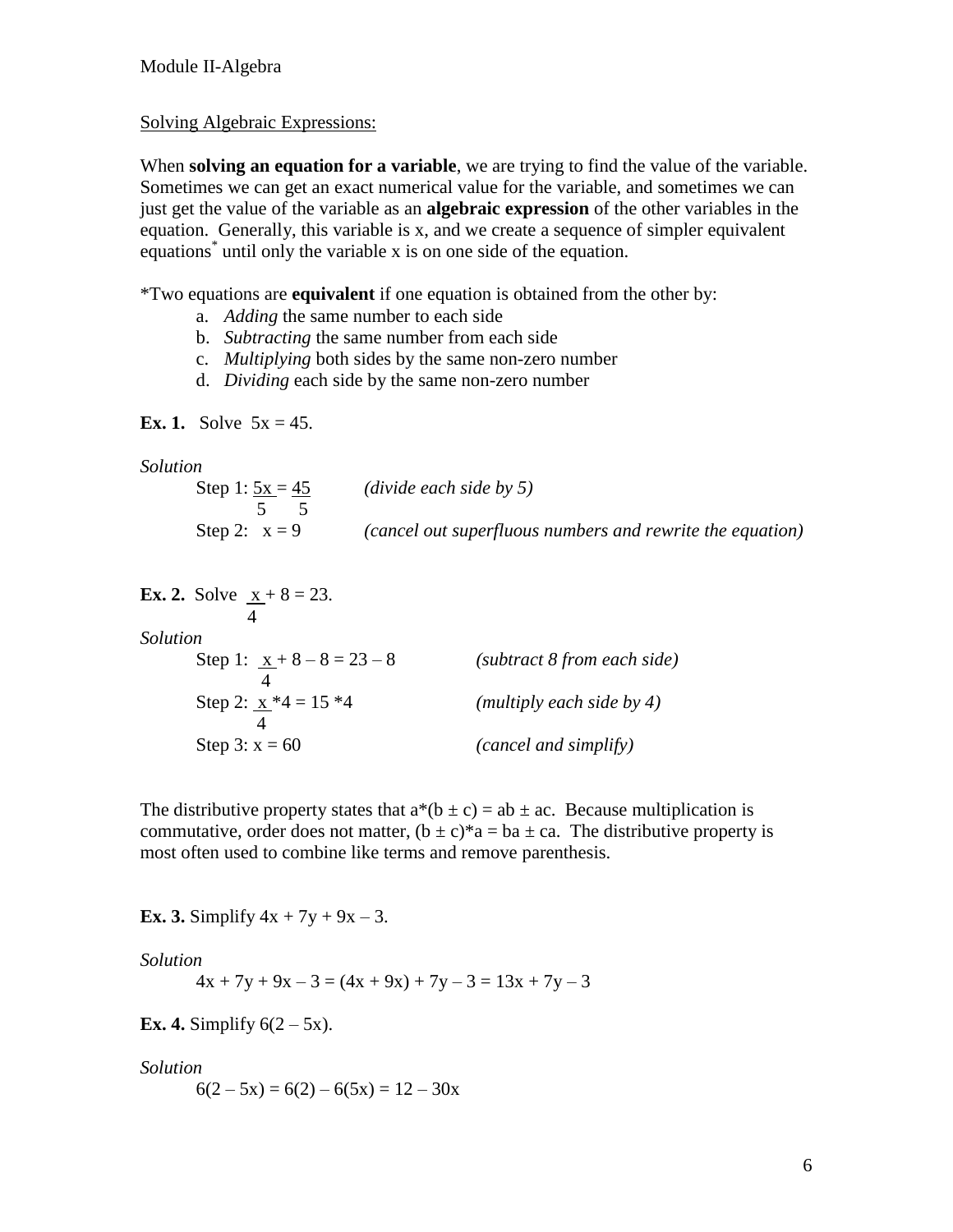**Ex. 5.** Solve  $5(3x + 12) = 14x - 9x$ .

#### *Solution*

Step 1:  $15x + 60 = 14x - 9x$  *(distribute)* Step 2:  $15x + 60 = 3x$  *(add like terms)*<br>Step 3:  $12x + 60 = 0$  *(subtract 3x from*) Step 5:  $x = -5$  *(divide each side by 12)* 

(subtract 3x from each side) Step 4: 12x = - 60 *(subtract 60 from each side)*

An equation stating that two equations are equal is called a *proportion*. To solve this type of equation, you use the method called cross multiplication.

$$
\frac{a}{b} = \frac{c}{d} \quad \Rightarrow \quad ad = bc
$$

**Ex. 6.** Solve  $18 = 32$ x 48

*Solution*

Step 1:  $18(48) = 32(x)$  *(cross multiply)* Step 2:  $864 = 32x$  *(simplify)* 

Step 3: 27 = x *(divide each side by 32)*

#### **Practice:**

*Solve the equation for x.*

a.  $4x + 18 = 54$  b.  $5x + 17x = 7(12 - 3x)$  c.  $45 - x = 2x$ 

| d. $12 = x$ | e. $150 = 225$ | f. $3 = 2x + 1$ |
|-------------|----------------|-----------------|
| 16 8        | $x-4$ $x+5$    | $x - 1$         |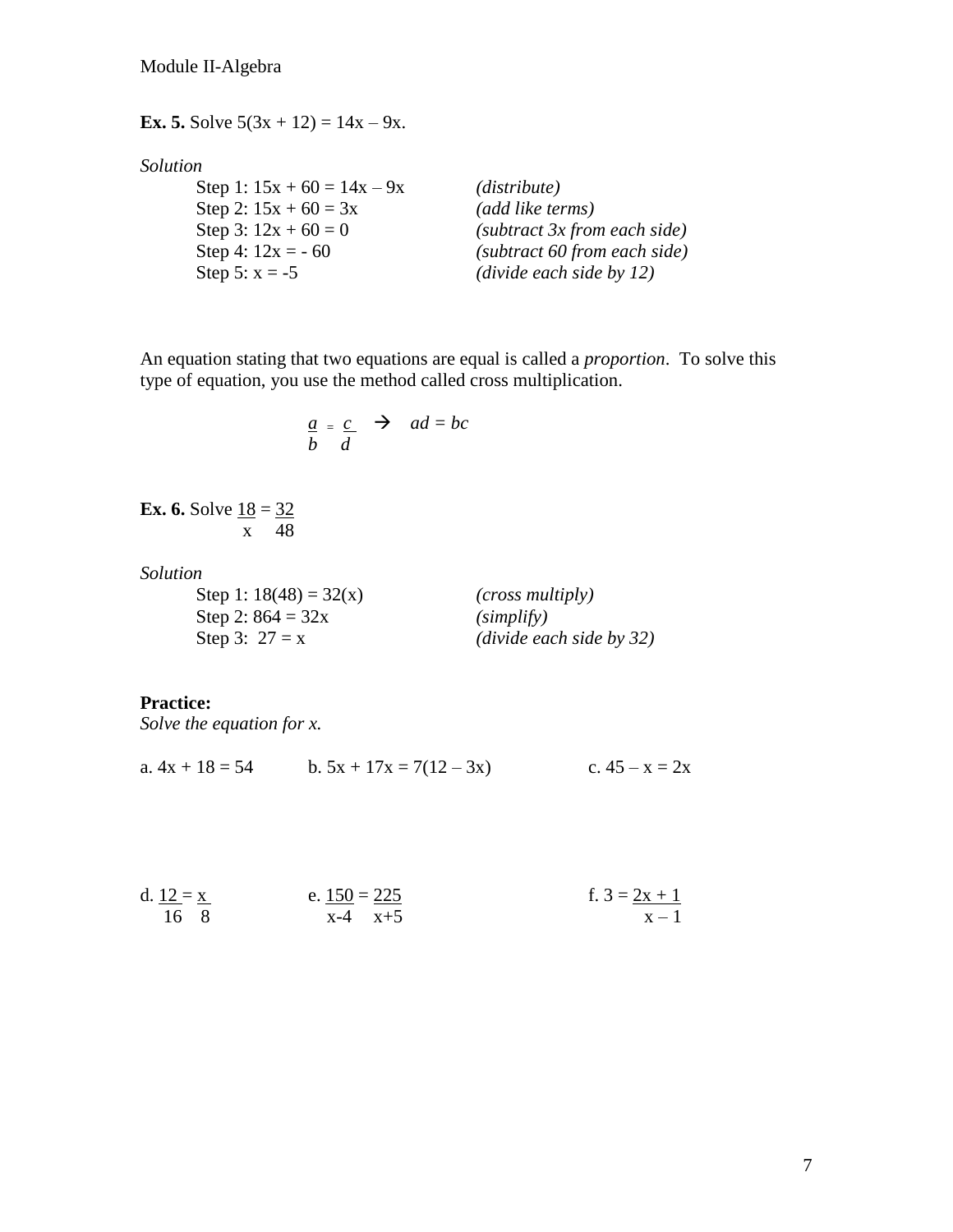## Writing Algebraic Expressions:

Solving word problems can be tricky. Mathematically, you need to find an equation that models the situation presented in the word problem, and then solve this equation for a particular variable. The most difficult part of this is coming up with an appropriate equation. Below are some tips for modeling and solving word problems.

- a. Determine what information is given in the problem, and what you need to find. Assign a letter or symbol (i.e. a variable) to each quantity that plays a role in the problem.
- b. Organize your information—draw a picture or a graph if it helps you to understand the problem better. Look for a relationship between the variables you identified in the previous step, using given information, geometry or trigonometry. Express this relationship as an equation.
- c. Use the information in the problem to replace as many variables as possible with known quantities, until you are left only with the letter representing the unknown quantity you need to find. Then solve the equation for that variable.
- d. Check your answer for the appropriate units, and that the answer makes sense in the context of the equation.

**Ex. 1.** If Sarah has three nickels and four dimes, how much money does she have?

$$
3(N) + 4(D) = 3(5) + 4(10) = 55
$$
 cents

**Ex. 2.** For Late Nite catering, Bon Appetite charges \$4.75 per person, but after the first fifty people, Bon Appetite charges \$2.15 a person. If 183 people show up to the Knit Happens Late Nite event, how much will the club be charged?

# *Solution*

Start by explicitly identifying the important variables. In this case, let x represent the amount the club is charged, and let P represent the total number of people at the event.

 $x = 4.75(50) + 2.15(P-50)$  $x = 4.75(50) + 2.15(133)$  *(simplify and solve)*  $x = 237.50 + 285.90 = $523.40$ 

x = 4.75(50) + 2.15(183-50) *(substitute in known quantities)*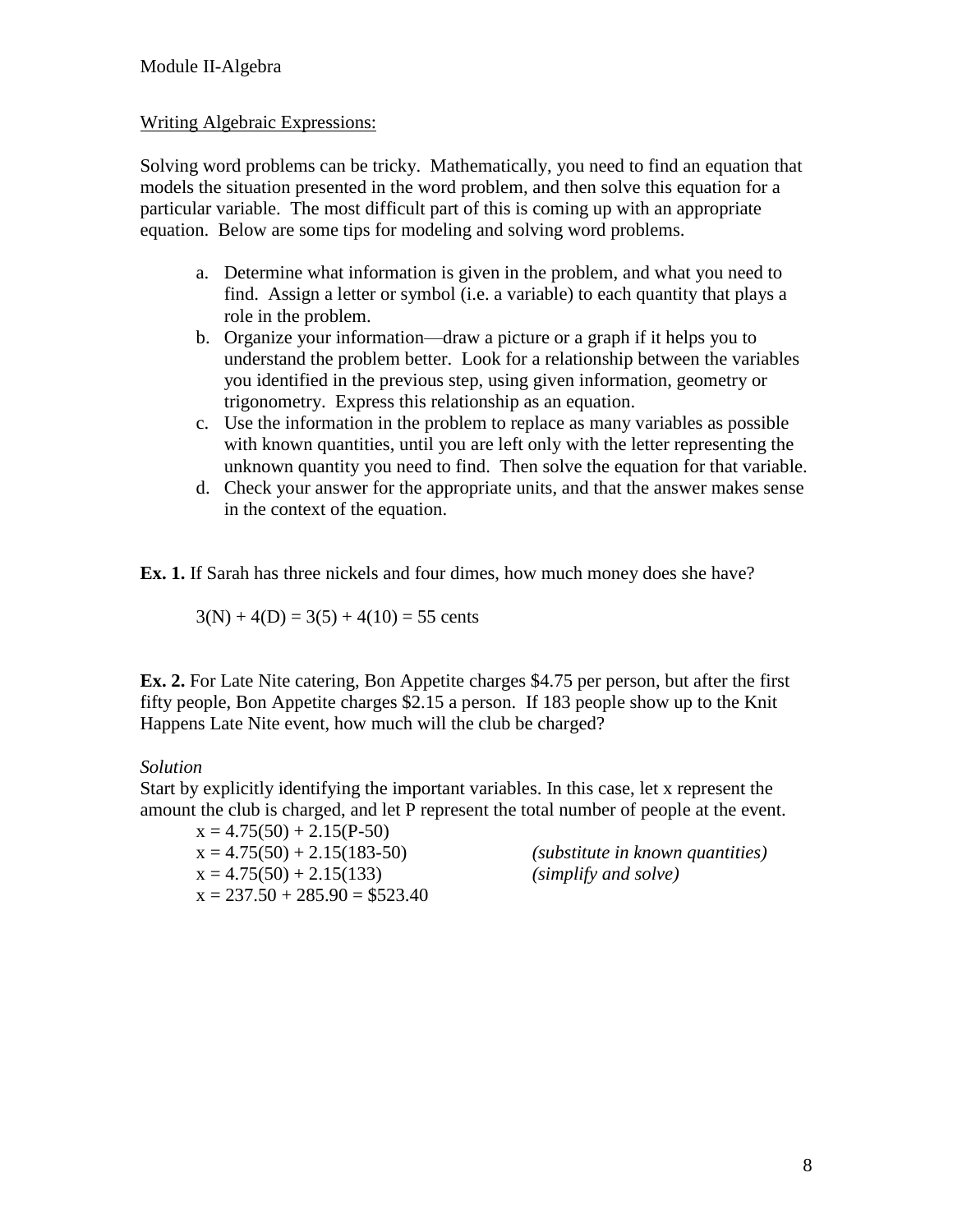Module II-Algebra

# **Practice:**

*Write the algebraic expression or equality.*

I.a. The value, in cents, of D dimes and Q quarters

b. 48 minus 7 times a number

c. Twelve more than a number is six times the number

d. The number of points scored by the basketball team in a game in which they made *f* foul shots (one point each), twenty-three two-point shots, and *t* three-point shots.

e. The sum of two numbers is thirteen more than their product.

*Solve*

II.f. The Little Pub found that 1/5 of all their pint glasses are "misplaced" by students by the end of the year. If 50 glasses are missing, how many pint glasses did the Pub have?

g. A waiter at Zebb's makes \$8.25 an hour, and time-and-a-half for each hour beyond 40 hours a week. If Leroy's gross earnings (before taxes) was \$404.25, how many hours did he work that week?

h. Campus police issued eighteen more parking tickets in the month of May then they did in April. The total number of tickets over those two months was 128. How many tickets were issued in April? (Let t represent tickets in April.)

i. Journey will be giving a concert at Hamilton. The tickets prices are \$15 for students and \$20 for non-students. If 1,637 students bought tickets, and the total revenue is \$32,695, how many non-students bought tickets?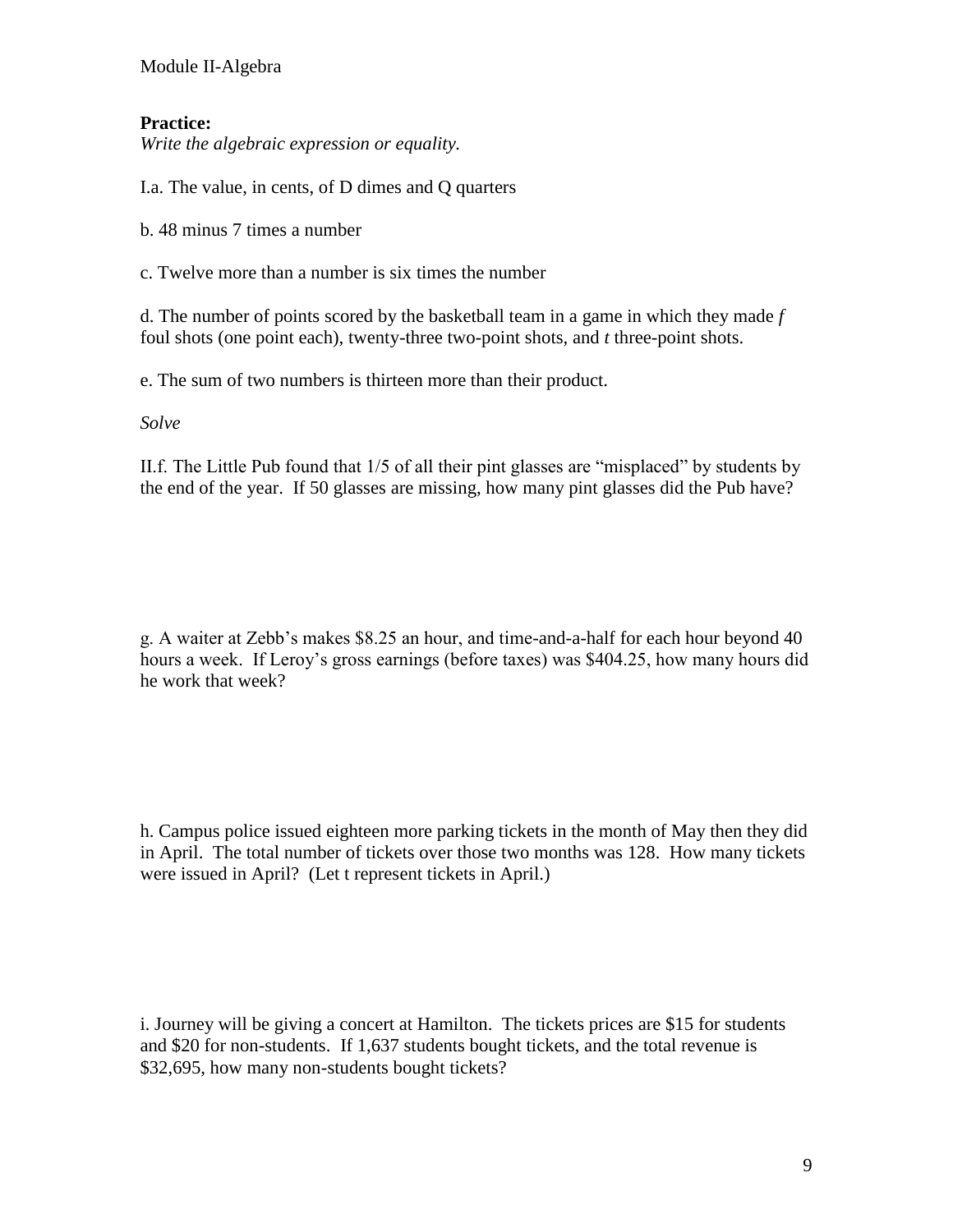An equation involving two variables—say x and y—expresses a relationship between two quantities. If we can solve this equation for y, then we end up with an equation in the form:

 $y =$ some algebraic expression involving x.

For any given value of the variable x, we can use this equation to find the value of y. In mathematical terminology, we say y is a **function** of x, and write  $y = f(x)$ . Since the value of y **depends** on the value of x, we call y the **dependent** variable, and x the **independent** variable. The graph of a function is the set of all points in the Cartesian (xy) plane in which the y-coordinate can be calculated from x-coordinate using the algebraic expression involving x. Certain families of functions have been found very useful in modeling real-world problems.

# Linear Functions

**Linear functions** are the simplest possible functions (this is true of ALL equations between two variables, linear and non-linear). A natural example is the relationship between the Fahrenheit and Celsius temperature scales:

 $F = 9/5C + 32$ , where F represents degrees Fahrenheit and C represents degrees Celsius.

**Ex.1.** If the temperature is 68 degrees Fahrenheit, what is it in Celsius?

 $68 = (9/5)C + 32$  $36 = (9/5)C$  $C = (5/9)(36) = 20$  $C = 20$ 

In general, a linear function has the form  $y = mx + b$ . The graph of a linear function is a straight line. This equation is called the **slope-intercept form**, where *m* represents the slope (a measure of the steepness of the line; measuring the change in the *y*-value per unit change in the *x*-value) and *b* is a constant number (when graphed, *b* is the y-intercept). In the temperature example, the equation  $F = (9/5)C + 32$  is expressed in slope-intercept form with  $m = 9/5$  and  $b = 32$ .

If two points on a line are known, we can obtain the equation, in slope-intercept form, of the line containing the two points. (Strictly speaking, however, this fact is only true of non-vertical lines.) Using our temperature example, we know that 0° Celsius corresponds to 32° Fahrenheit, and 100° Celsius corresponds to 212° Fahrenheit. Thus, the points (0, 32) and (100, 212) are on the line that graphs the relationship between the Fahrenheit and Celsius scales.

Using the slope-intercept form:

$$
m = \Delta y - \text{value} = 212 - 32 = 180 = 9
$$
  

$$
\Delta x - \text{value} = 100 - 0 = 100 = 5
$$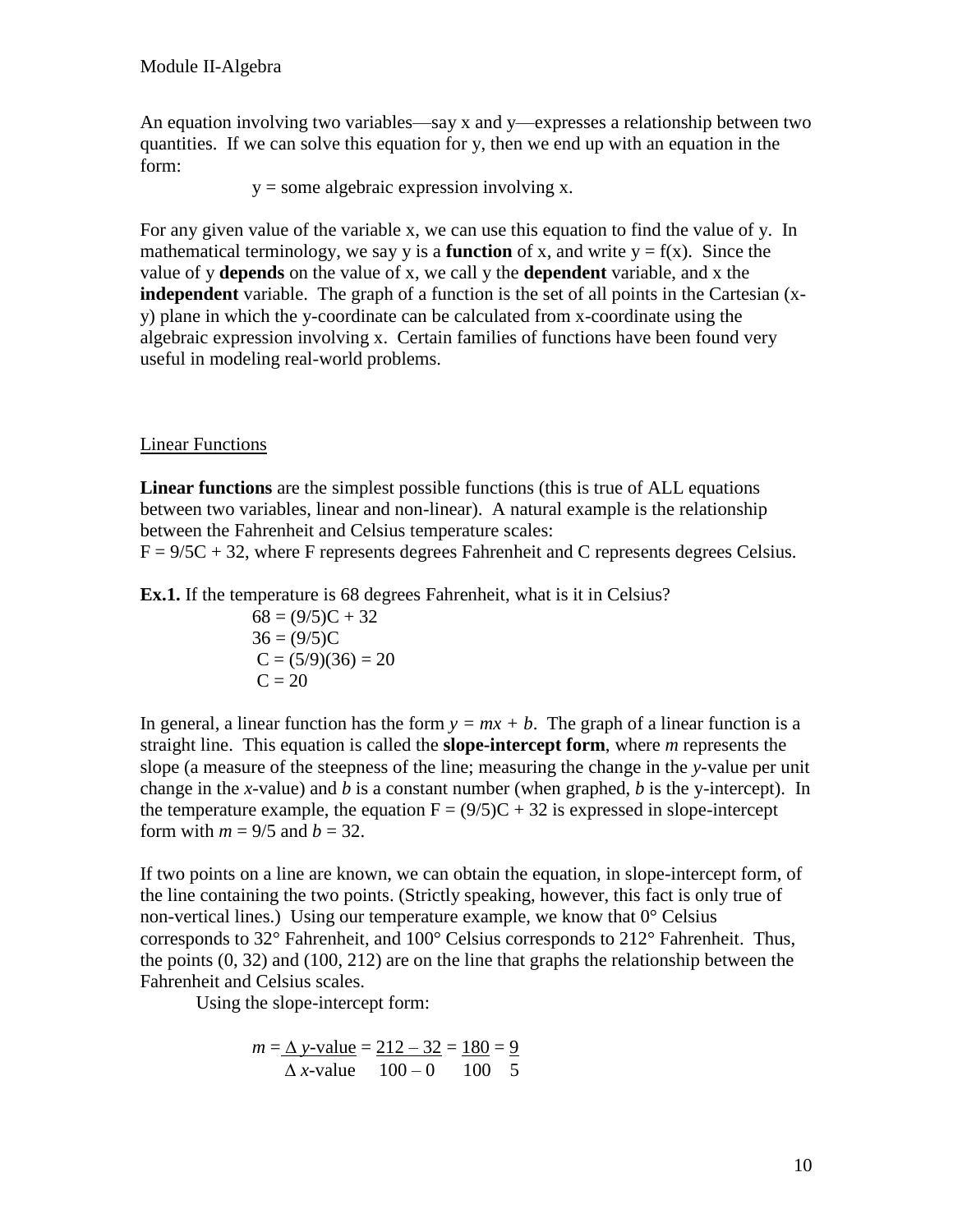So, the relationship is  $F = (9/5)C + b$ , where b is yet unknown. However, because we know that  $0^{\circ}$  C corresponds to  $32^{\circ}$  F, we can substitute those numbers into the equation:

$$
32 = (9/5)(0) + b
$$
  
32 = b.

Thus, the equation is  $F = 9/5C + 32$ .

#### **Practice:**

- I. Hamilton Zip-cars charges 25 dollars a day and 10 cents per mile.
	- a. What is the charge for renting a car for one day and driving 100 miles?
	- b. What is the charge for renting a car for two day and driving 250 miles?

c. If Shari rents a car for one day and was charged \$75, how many miles did she drive?

II. Calculate the slope of the line.

- a.  $(1,1)$  and  $(2,4)$
- b.  $(-2,-4/5)$  and  $(1/2, 2/3)$
- c. (a,b) and (b,a) where  $a \neq b$

III. Write an equation in slope-intercept form expressing y as a linear function of x.

- a. When  $x = 5$ ,  $y = 0$ , and when  $x = 10$ ,  $y = 1$
- b. When  $x = 15$ ,  $y = -1$  and when  $x = 1$ ,  $y = 1$
- c. When  $x = 0$ , and  $y = 0$  and when  $x = 1$ ,  $y = 1$
- d. When  $x = \frac{1}{2}$ ,  $y = -2$ , and when  $x = -3$ ,  $y = \frac{1}{3}$

IV. First solve each equation for y. Then find the slope and y-intercept of each of the following lines.

- a.  $x y = 1$
- b.  $x/2 2y = -2$
- c.  $x = (y 1) / 3$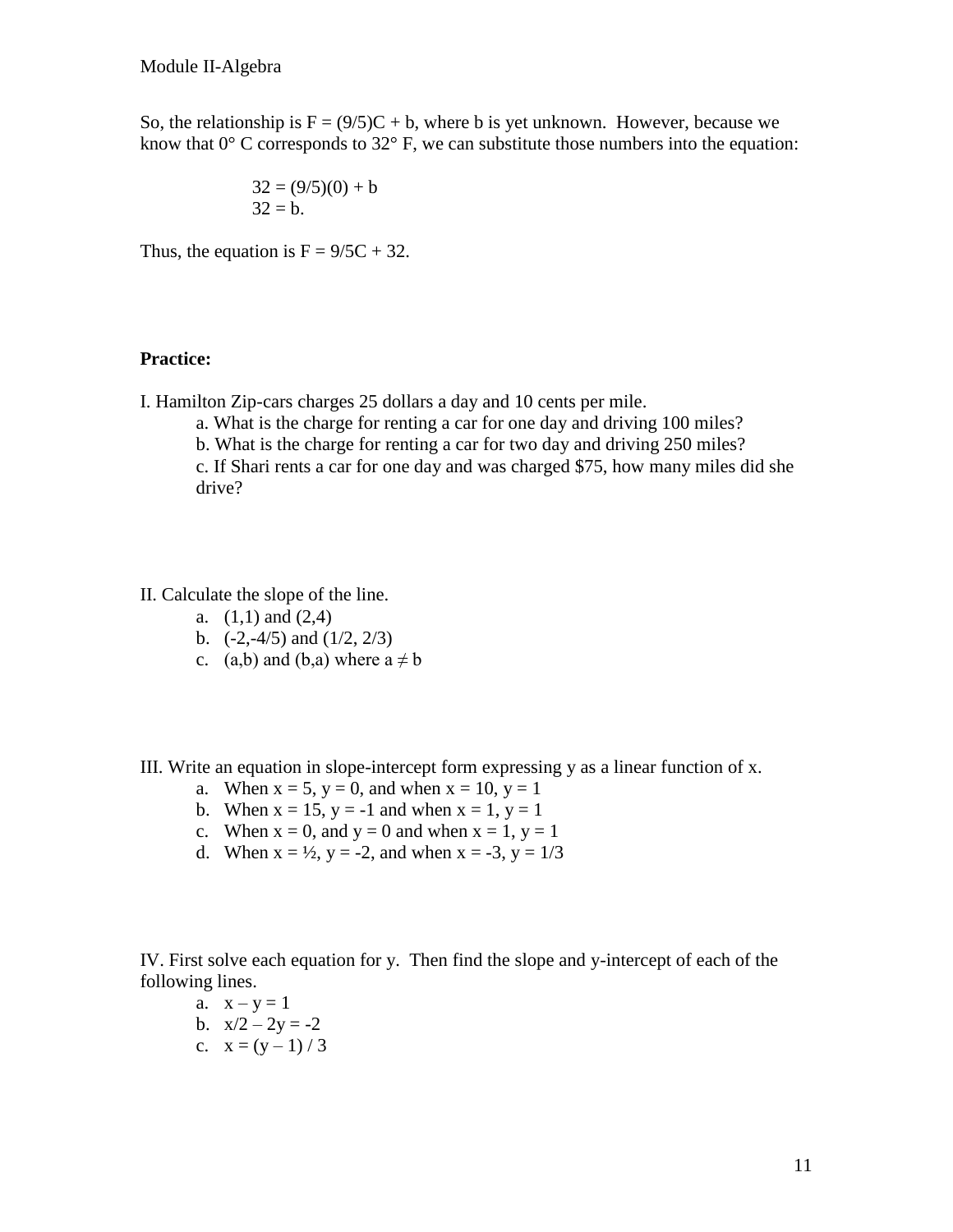## Exponential Functions

One of the most important types of non-linear functions is **exponential functions**. They are used to model situations with a very special property; the **rate of change** in y is proportional to the **value** of x. These functions have the general form of  $y = ca^x$  where *a* is the growth factor and  $c$  is the y-intercept. When the growth factor is  $> 1$  we have *exponential growth*; when the growth factor is  $0 < a < 1$  we have *exponential decay*.

Exponential functions are often used to model population growth, interest rates on savings accounts, and exponential decay of a radioactive element.

When determining exponential models of growth, there is a simple equation:

$$
P(t) = P_0 e^{kt}
$$

where  $P_0$  represents initial population,  $k$  represents **relative growth rate**, and t represents time. Relative growth rate can be determined by the formula:  $k = (1/P(t))(dP/dt)$ , where P(t) is population at time t, and *d*P/*d*t represents change in population / change in time.

**Ex. 1.** Repeating G. F. Gause's experiment with the protozoan *Paramecium*, Damon's Bio class wants to determine the exponential model of growth. They discovered that for an initial population of 2, the initial relative growth rate was 0.7944.

*Solution*

$$
P(t) = P_0 e^{kt} = 2(e^{.7944t}) = 2e^{.7944t}
$$

**Ex. 2.** The half-life of radium-226 is 1590 years. A sample of radium-226 has a mass of 100 mg. Find a formula for the mass of the sample that remains after *t* years.

# *Solution*

We want to determine the exponential model of growth for radium-226. So, let *m(t)* be the mass of radium-226 that remains after *t* years. Then  $dm/dt = km$  and  $m_0 = 100$ . So, we have:

$$
m(t) = m_0 e^{kt} = 100 e^{kt}
$$

To determine k:

We know that after 1590 years (*t*) the 100 mg  $(m_0)$  will reduce to 50 mg. So,

$$
100e^{J590k} = 50
$$
  
\n $e^{J590k} = \frac{1}{2}$   
\n $1590k = \ln \frac{1}{2}$   
\n $1590k = -\ln 2$   
\n $k = -\frac{\ln 2}{1590}$   
\nThus,  $m(t) = 100e^{-(\ln 2)t/1590}$   
\nSimplified:  $m(t) = 100 \times 2^{-t/1590}$ 

1590k = ln ½ *(introduce natural log on both sides)* (*natural log rule: ln*  $\frac{1}{2}$  *= ln 1 – ln 2*)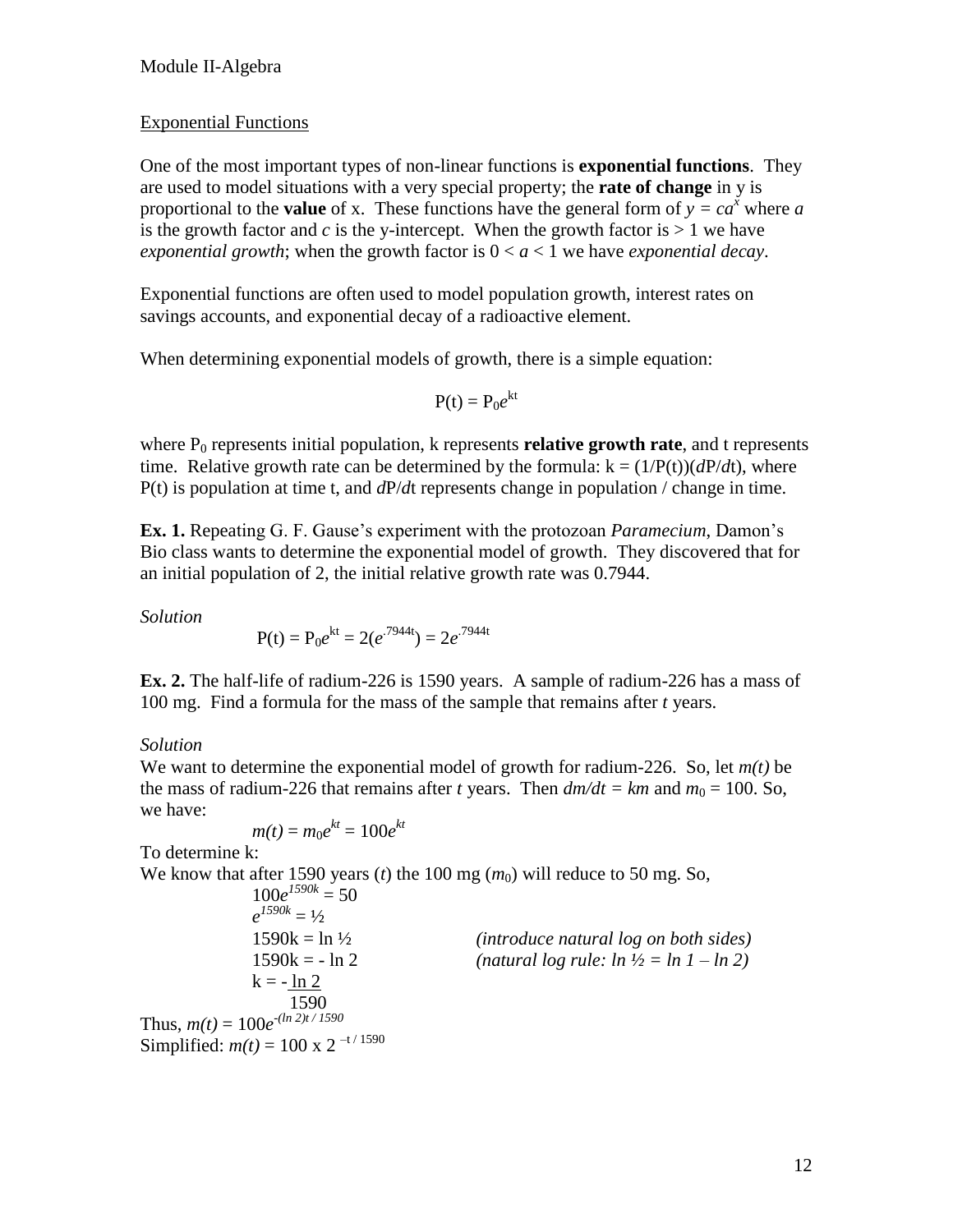## **Practice:**

I. For her senior thesis, Louise created a new type of bacteria. If a cell of *louisanus toxicus* divides into two cells every 20 minutes, and on day zero she began with two cells:

- a. Find the relative growth rate.
- b. Find an expression for the number of cells after *t* hours.
- c. Find the number of cells after 8 hours.

II. Bismuth-210 has a half-life of 5.0 days. If the original sample is 800 mg, (a) find a formula for the mass remaining after *t* days, and (b) find the mass remaining after 30 days.

II. Exponential functions are an easy way of determining interest on a savings account. Generally, for an amount  $A_0$  invested at an interest rate r, after t years the account is worth  $A_0(1 + r)^t$ . However, interest is usually compounded more frequently then just at the end of the year. So, for *n* times a year the interest rate is *r/n* and there are *nt* compounding periods in *t* years:

 $A_0(I + \frac{r}{n})^{nt}$ 

For instance, if \$3,000 is invested at 2% interest for three years it will be worth:  $$3000(1.02)^3 = $3,183.62$  $(annual compounding)$  $$3000(1.002)^{36} = $3,223.73$  *(monthly compounding)* 

After winning a fist pump competition on the latest MTV reality show, Jake invests his \$5,000 into a savings account. If Jake invests his money for 2 years at 3%, what will his investment be worth with

- a. annual compounding?
- b. semiannual compounding?
- c. quarterly compounding?
- d. monthly compounding?
- e. daily compounding?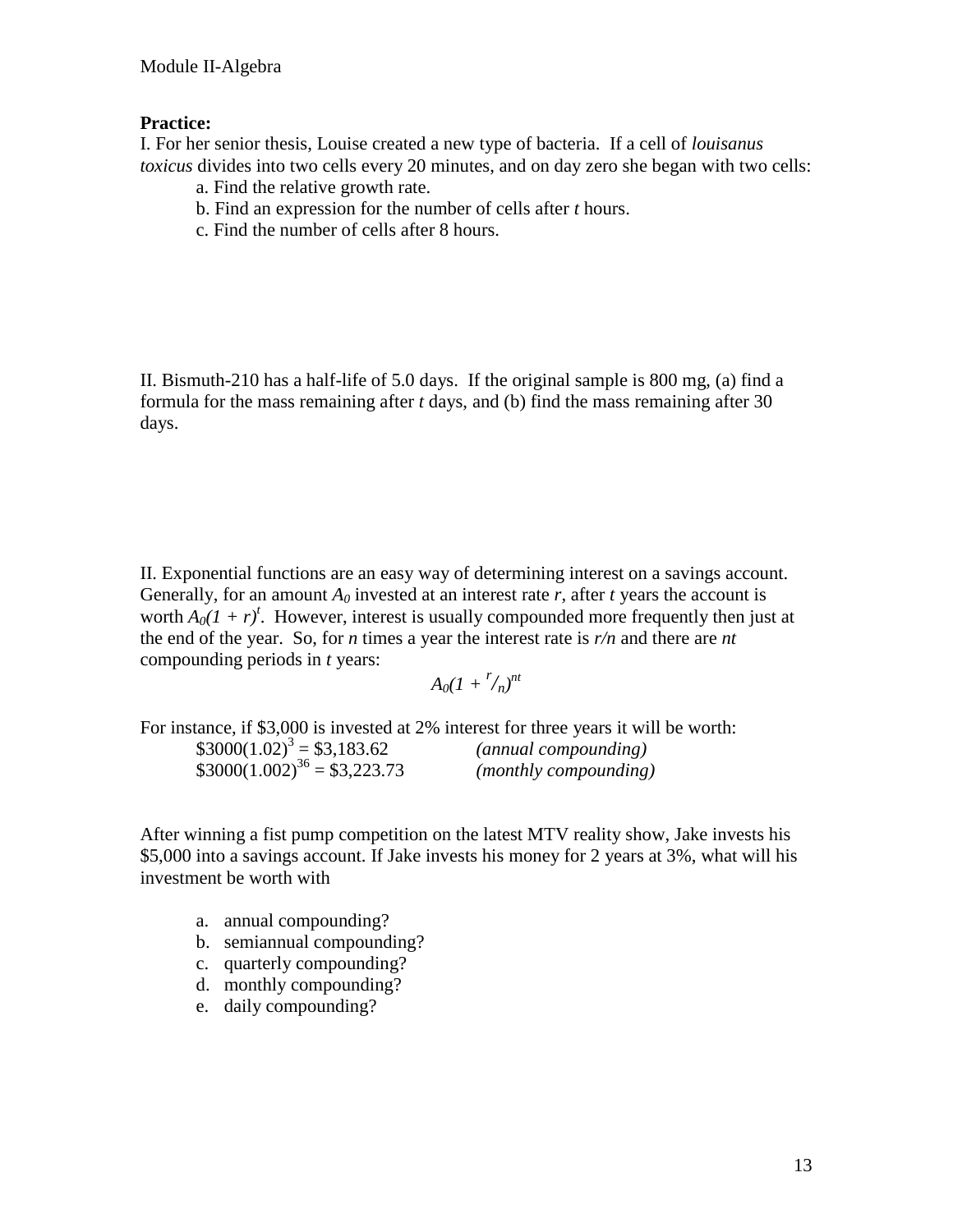# Quadratic Functions

A **quadratic function** is one of the form  $y = ax^2 + bx + c$ , for  $a \neq 0$ ; the graph of a quadratic function is always a parabola.



The y-intercept is found by substituting  $x = 0$  into the equation. For this function, that means the y-intercept is *c*. There may be one, two, or no x-intercepts. The x-intercepts are found by substituting  $y = 0$  into the equation and then using the **quadratic formula**.

<u>. All and the second control of the second control of</u> **Quadratic formula:**  $x = \frac{-b \pm \sqrt{b^2 - 4ac}}{b^2}$ 2a

**Ex. 1**.  $y = x^2 - 6x + 2$ . What are the x- and y-intercepts?

y-intercept: 
$$
y = (0)^2 - 6(0) + 2 \rightarrow y = 2
$$
  
\nx-intercept:  $x = \frac{-b \pm \sqrt{b^2 - 4ac}}{2a}$   
\n $x = \frac{-(-6) \pm \sqrt{(-6)^2 - 4(1)(2)}}{2(1)}$   
\n $x = \frac{6 \pm \sqrt{28}}{2}$   
\n $x = \frac{6 \pm 5.292}{2} = x = 5.646$  and 0.354

#### **Practice:**

*Find the x- and y-intercepts.*

I. 
$$
y = 4x^2
$$
  
II.  $y = x^2 + 4x + 2$   
III.  $y = 3x^2 - 7x - 1$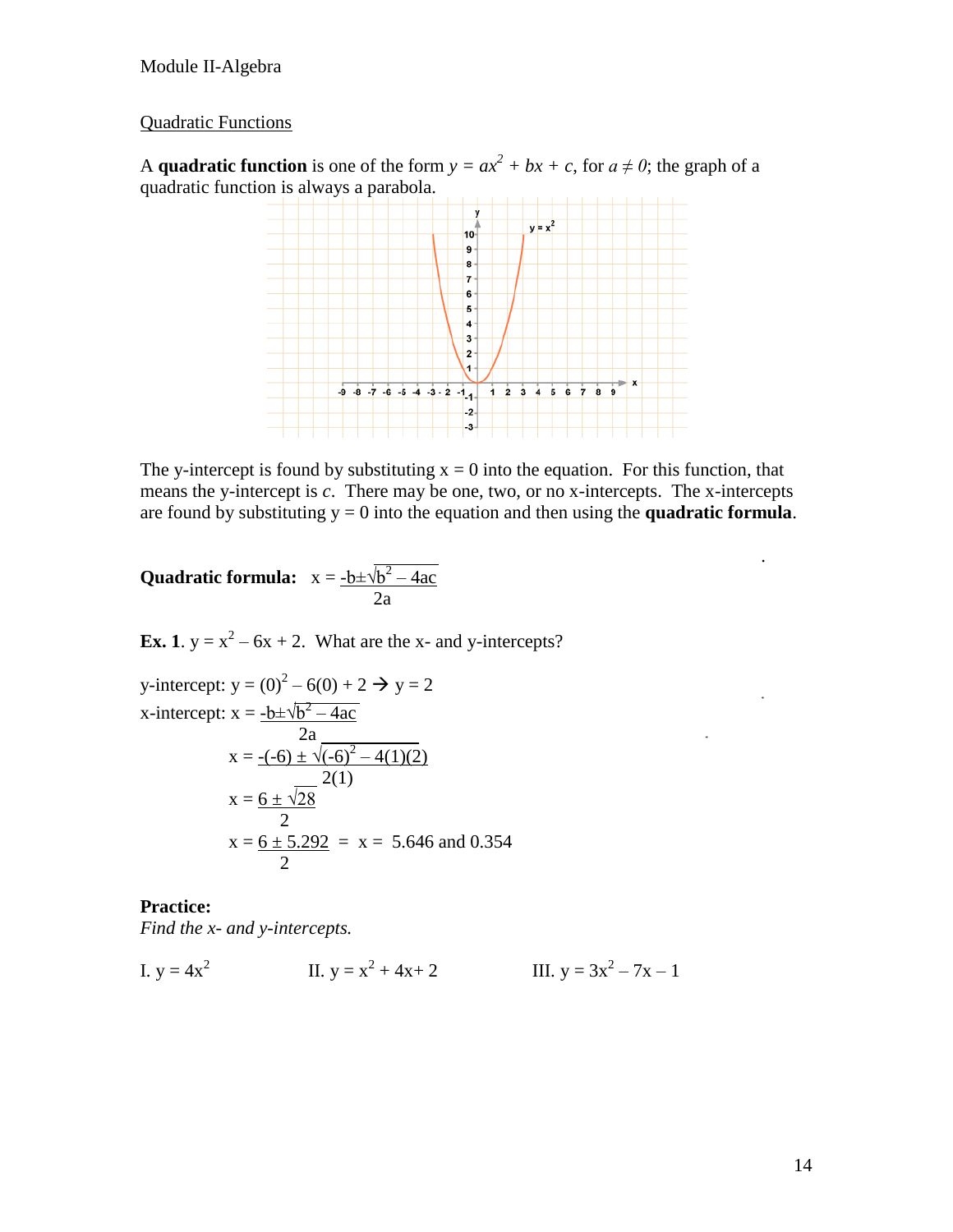## Averages/Means

An **arithmetic mean**, commonly called an **average**, is a method used to determine the central tendency for a sample space. In simplest terms, it is the sum of all scores divided by the number of scores.

**Ex. 1.** Tiffany received scores of 81, 90, 84, and 89 on her Organic Chemistry tests. Her average is:  $81 + 90 + 84 + 89 = 86$ 4

**Ex. 2.** For Calculus, homework counts as 15% of the final grade, the exams as 20% each, and the final exam as 25%. If Toby has a 94 homework average, received 91, 92, and 95 on the three exams and a 95 on the final, what is his final grade?

*Solution*

 $94(.15) + 91(.20) + 92(.20) + 95(.20) + 95(.25) =$  $14.1 + 18.2 + 18.4 + 19 + 23.75 = 93.45 = 93$ 

# **Practice:**

a. Ryan received scores of 92, 86, and 83 on his first three physics tests. What score does he need on the fourth test for this test average to be 90?

b. If Deshnae received a 92 as her final average in Calc. II, and her exam grades were 89, 93, and 91, and her final exam grade was 86, what was her homework average?

c. Ralph's scores on his five bio tests improved by two points each time. His average on his five tests was 90. What were Ralph's scores on his five tests?

d. The Colgate basketball team averaged 84.8 points per game; the Continental's averaged 91.2 points per game. A Colgate player bragged that although the Continental's averaged more points per game, Colgate actually scored more total points over the course of the season. Could this be possible?

In certain situations it is convenient to know the average speed you were driving, or how long a trip took you. There is a simple equation for determining **average velocity**:

> Average Velocity  $=$  change in distance change in time

**Ex. 3.** Frederick is driving home for break. After one hour he has traveled 45 miles. In the second hour, he drove 65 miles. What is Frederick's average velocity?

## *Solution*

The total distance covered was 110 miles in 2 hours. Thus, 110 miles / 2 hours equals 55 mph.